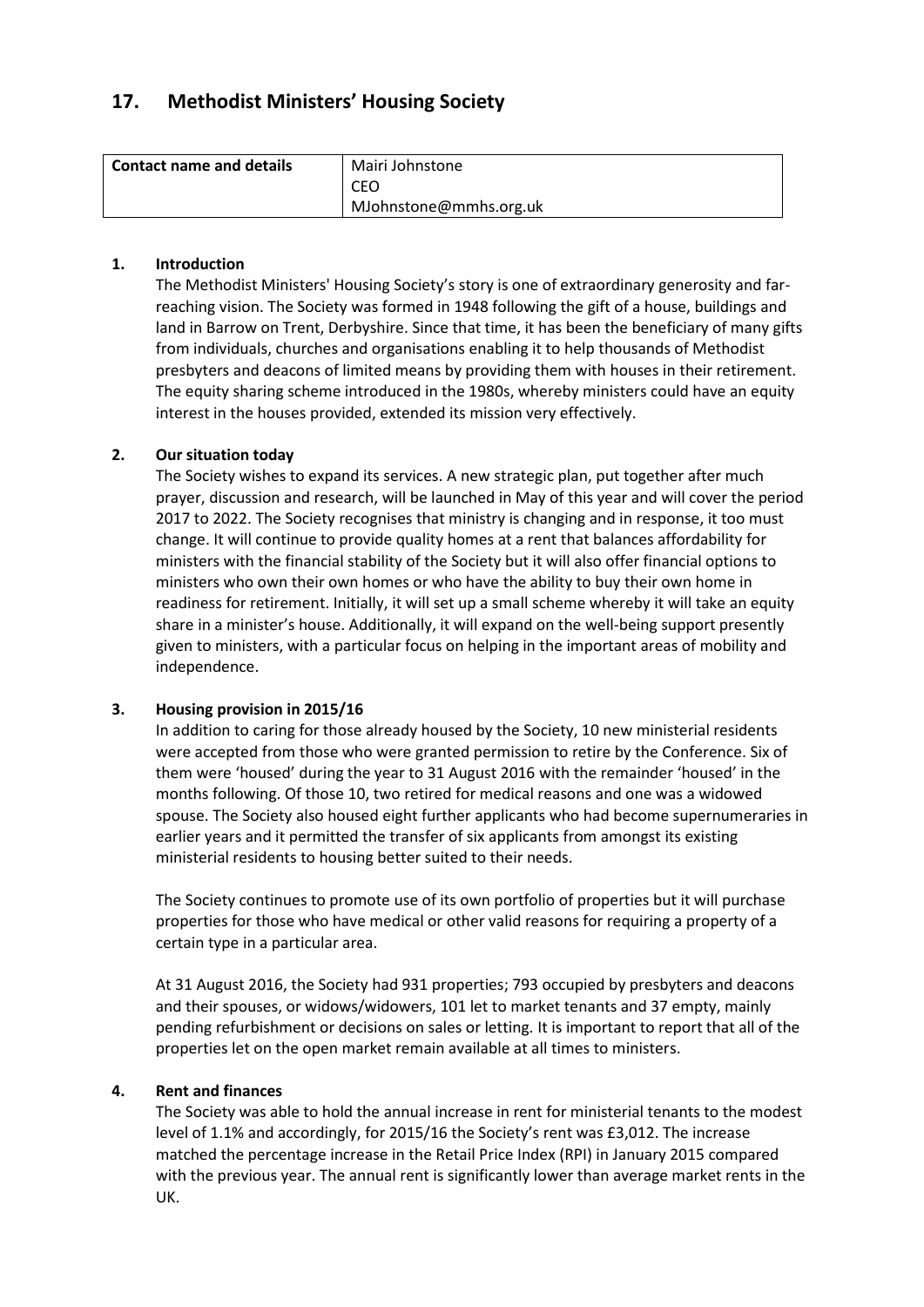In the year to 31 August 2016, rental income from ministerial tenants amounted to £2.415 million. A further £0.804 million of income was generated from market-rate tenants and interest on deposits. When all other income related to legacies, bequests, donations and profits on the sale of properties was accounted for, the Society achieved a substantial surplus in the year to 31 August 2016. Surpluses in any given year are put to good use in subsequent years and form an important enabling part of strategic planning. The Society's total funds were £78.049 million; Board members and staff are conscious of their stewardship responsibilities in relation to all the Society's assets. The Society's financial statements for 2015/16 are available for examination on its website.

# **5. Decent Homes Programme**

The Society remains committed to the Decent Homes Programme. In the year to August 2016, 69 kitchens were replaced, 50 bathrooms were refurbished, 141 boilers were replaced, 103 windows/doors were replaced, 17 driveways were improved and 20 houses were rewired.

The programme continues in 2016/17 with a budget of £1.128 million allocated to it.

#### **6. Repairs and maintenance**

In 2013, the Society entered into a three-year contract with British Gas for the repair and maintenance of gas and electrical installations for all its properties in England, Scotland and Wales. This contract with British Gas ended on 31 August 2016 and a five-year extension was negotiated under a Memorandum of Understanding. Annual contracts will be signed by the Society and British Gas and there is the ability to break the arrangement at the end of any given year. The operational performance of our contractors is being monitored under key performance indicators agreed by the Board.

# **7. Board membership**

Earlier this year, the Society welcomed Ms Catherine Hastings, the Revd Alan Taylor, the Revd Glyn Lister, the Revd Charles New, Mr Paul Haslam and Mr Alex Campbell as new Board members.

The Society said goodbye to Mrs Ann Brook, the Revd Dr John Harrod and Dr John Lander. In her Report for the Society's AGM, the Society's new Chair, Mrs Debbie Faulkner, acknowledged their significant contributions to the Society whilst they served on the Board.

The present 12 Board members have a wealth of experience and knowledge, all of which will be needed as the new strategy for 2017-2022 is rolled out. The governance review undertaken in 2016 was very helpful and the Board has already acted on most of its recommendations.

# **8. Staff**

The staff team is continuing to develop a good balance between its skills, abilities and aspirations. Team members have a clear understanding of the role they each play in achieving overall objectives. Openness and co-operation are encouraged, as is a culture of learning and development.

The staff team of 11 will shortly welcome two new members who will add to the team's capability and capacity.

The Senior Management Team is committed to providing excellent leadership and management at every level.

# **9. Conclusion**

The Society has adopted Acts 4:34 as its Vision Statement under its new strategy: "…there was not a needy person among them". During the early stages of life in the Christian Church, the